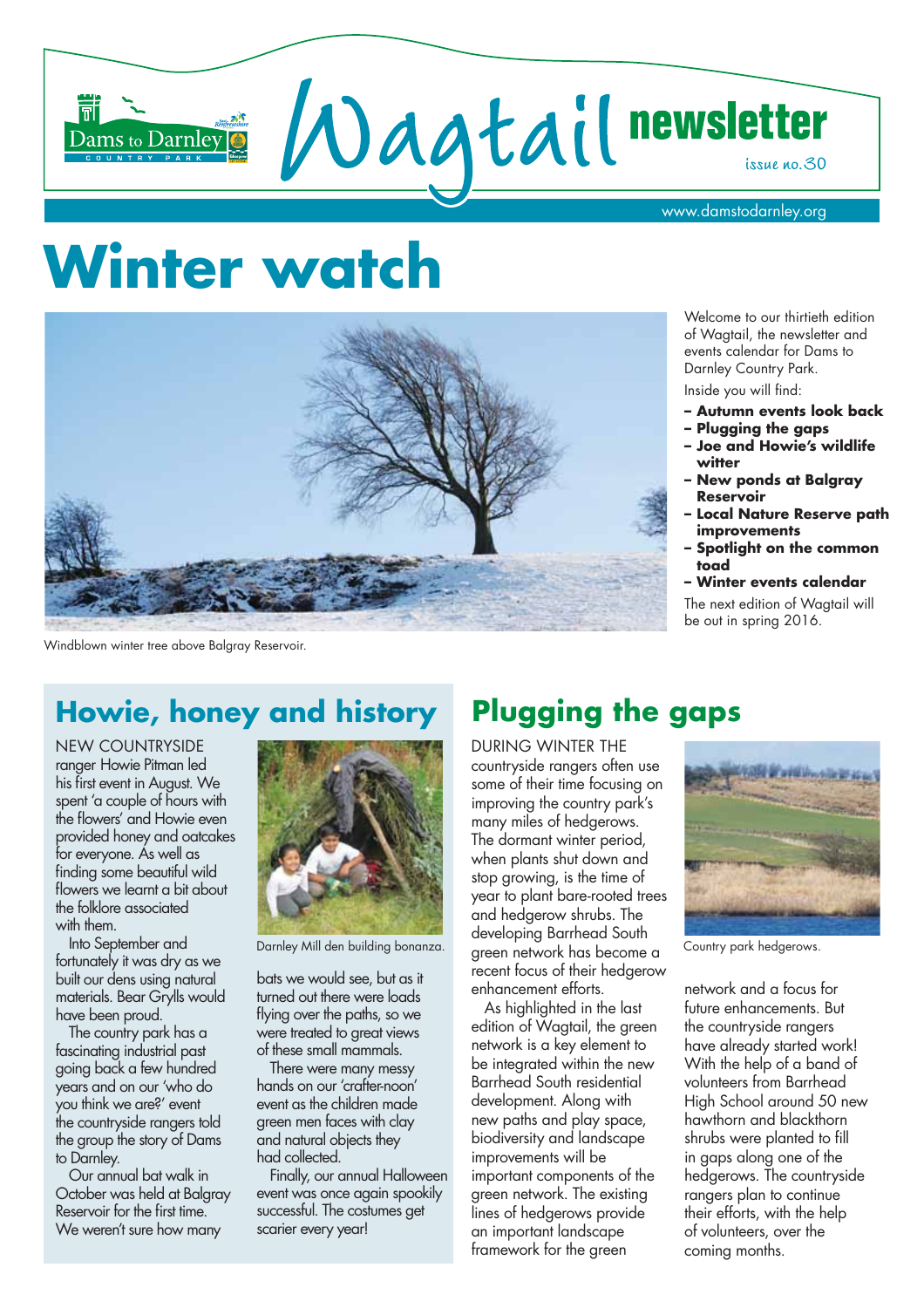

#### **AFTER A VERY WET**

summer, autumn finally had some drier weather. For the second year in a row butterfly numbers seem to be down, although some red admirals have been seen flying even into November.

In October the ground around the Darnley Mill area was alive with hundreds. possibly thousands, of froglets and toadlets, each one trying to find somewhere damp to spend the winter months.

Flocks of birds also start to be seen around the country park at this time of year. So far we have had large flocks



Michaelmas daisy.

of goldfinches, particularly around the Barrhead dams. Recent reports suggest that goldfinch numbers are up across the country. Fieldfares and redwings, winter thrushes from Scandinavia, started arriving in the country park towards the end of October. Keep an

eye out too for the whooper swans which will be arriving soon as well.

The new pond we built. and named after Howie's predecessor Eilidh, has been a great success. This autumn saw lots of dragonflies skimming over the surface of the water. The smaller dragonflies were common darters, which are a regular enough sight, but we also had large dragonflies. These were common hawkers, which seemed to be laying eggs in Eilidh's pond.

A last splash of colour was provided by the Michaelmas daisies; one of the last flowers to bloom in the year. Their purple flowers are a joy in the late autumn.

## **Spotlight New ponds at Balgray Reservoir**

EVERYONE WHO IS FAMILIAR WITH THE COUNTRY park will know that we already have a plethora of ponds at the northern (Darnley) end, whilst the southern end of Dams to Darnley is dominated by the Scottish Water reservoirs. So why are the countryside ranger service creating new ponds around Balgray Reservoir, when there is clearly no shortage of freshwater? The answer in a word: fish! Fish, found in all four of the country park's reservoirs, munch their way through invertebrates and tadpoles alike. So if we want a wide range of aquatic life (including frogs and newts) at the Barrhead end of the country park we need new ponds.

We have been doing pretty well in our mission so far, thanks to the sterling work of various volunteer groups. Back in August a group of engineers from Scottish Water dug out and lined the first pond. We plan to create an even larger one in the coming months using volunteers from the same source, as well as a smaller one with a group of S5/6 students from Barrhead High, working towards their Duke of Edinburgh award.

With the increase in recreational activity which will result from the planned wake park at Balgray Reservoir we are also keen to undertake additional habitat creation and enhancement work across all of the Barrhead dams, by way of mitigation.

In the future it is hoped that the new ponds will be hotbeds of invertebrate and amphibian activity. It is also hoped that they will not only be good for wildlife, but for 'school life' too: a convenient destination for environmental education trips.



Scottish Water volunteers at Balgray Reservoir.



Report any antisocial crimes in progress to the police on 101

Other antisocial problems such as fly-tipping or graffiti should be reported to the countryside ranger service on

0141 577 4053/54

Outwith office hours call 'Clean Glasgow'on 0800 027 7027

or East Renfrewshire 'Ring and Report' on **0800 013 0076**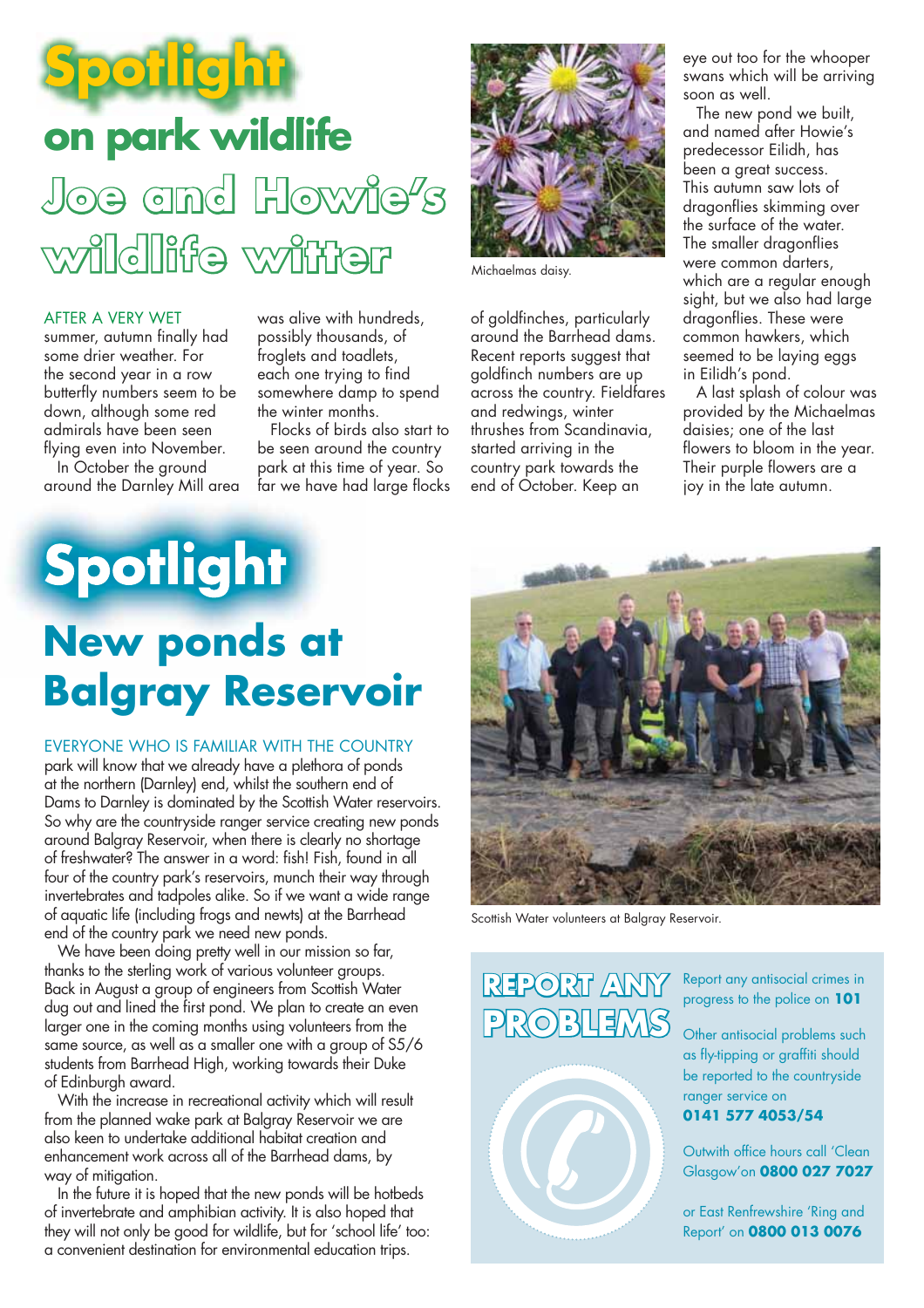## **Local Nature Reserve path improvements**

PLANS ARE PROGRESSING TO IMPROVE THE PATHS within Dams to Darnley Local Nature Reserve (between Corselet Road and Southpark Village). The paths have been in place for over ten years and many of them now get pretty muddy in wet weather. The work will involve resurfacing the



existing paths to raise their height a little, together with new drainage. This will help to keep the path surface drier. A short path section also needs redirected away from the burn as the water is eroding the bank. The work aims to repair what is already there; the character of the reserve will be retained. Routes will remain unchanged, whilst the paths will only be widened a little to take them back to their original width, before vegetation started to encroach.

The Local Nature Reserve is a popular spot for local residents and a focus of community activities delivered by the countryside ranger service. Weekly health walks use the path network, whilst our busy environmental education programme focuses upon the mosaic of habitats surrounding it, with school groups benefiting from regular countryside ranger led activities. Our volunteer group also focus their activities within the reserve, whilst the majority of events promoted through the annual calendar also take place there. It is hoped that the proposed work will bring benefits to many people and groups who use the reserve.

Dependent upon securing funding, it is hoped that the improvements can take place early in 2016 and be completed for the start of spring.

Darnley Mill paths.

# **Spotlight on the common toad**

### **Common toad facts**

- **Toads have warty skin, but they don't give us warts.**
- **Toads spend most of their lives on dry land and only return to the water to mate and spawn.**
- **Unlike frogs, toads do not lay their eggs in dense clusters, but in thin strings wrapped around aquatic plants.**

DURING A RECENT VISIT TO THE COUNTRY PARK BY Crookfur Primary School our budding naturalists unearthed all sorts of mini-beasts. From the countless legs of millipedes to the solitary slimy 'foot' of the slugs and snails, there was a great deal of variation and interest in all species found. But it was a considerably larger and much wartier creature that was the real star of the show: the common toad (Lupo lupo).

This much maligned amphibian favours the dark and damp recesses of the country park, remaining largely hidden by day. At night it comes out to hunt, preying on the very same creatures that the school children found, in preparation for hibernation. One easy way to tell toads and frogs apart is that toads crawl slowly and cannot jump their way out of trouble, unlike frogs.



Common toad

For centuries we have been equally fascinated and repelled by the humble toad. Just look at Shakespeare's Macbeth and you will see that they were considered an essential component of a witch's brew. They even have poison glands on their backs! But this poison is simply to make them unpalatable to any would be attackers.

So, we should really embrace toads (though make sure you wear gloves) as they help rid our gardens of plantmunching pests.